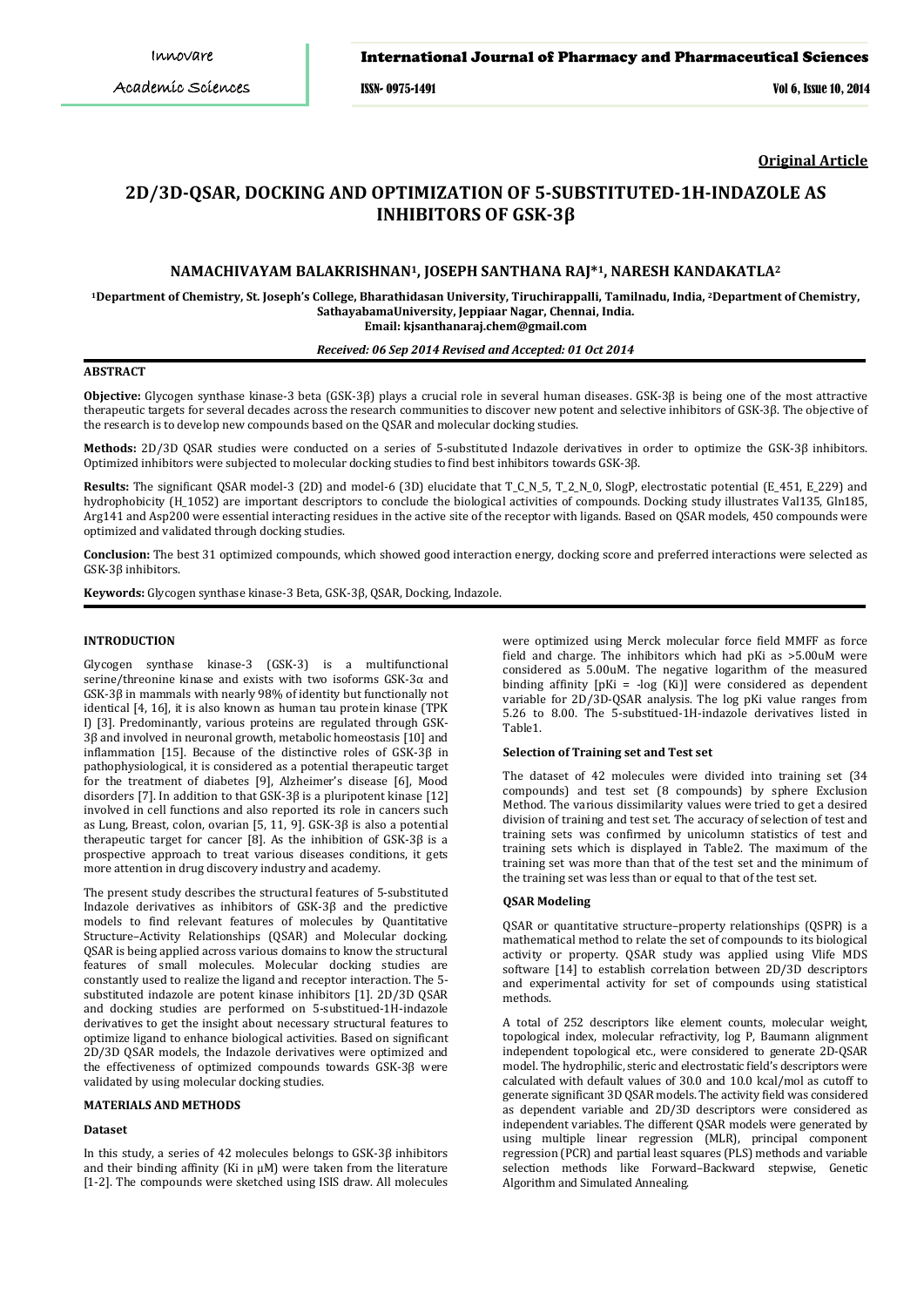**Table 1: Structure, experimental biological activities of 5-substitued-1H-indazole derivatives**



| <b>CPD</b>     | R1                   | R2              | X/Y                      | Ki (uM) |
|----------------|----------------------|-----------------|--------------------------|---------|
| $\mathbf{1}$   | CH3CH2CH2-           |                 |                          | 2.026   |
| $\overline{c}$ | CH3OCH2-             |                 |                          | 5.450   |
| 3              | OH-CH2(CH2)2-        |                 |                          | 5.216   |
| 4              | C3H5-                |                 |                          | 3.466   |
| 5              | C5H9-                |                 |                          | 1.298   |
| 6              | C6H11-CH2-           |                 |                          | 0.891   |
| $7*$           | C6H5-CH2-            |                 |                          | 0.542   |
| 8              | C6H5-(CH2)2-         |                 |                          | 0.446   |
| $9*$           | C6H5-(CH2)3-         |                 |                          | 0.528   |
| $10\,$         | H                    |                 |                          | 0.448   |
| $11*$          | C6H5-CH2-            |                 |                          | 0.039   |
| 12             | C6H5-CH2-            |                 | $X = NH2$                | 0.265   |
| $13*$          | 2-CI-C6H5-CH2-       |                 |                          | 0.045   |
| 14             | 3-CI-C6H5-CH2-       |                 |                          | 0.023   |
| $15*$          | 4-Cl-C6H5-CH2-       |                 |                          | 0.197   |
| 16             | 2-F-C6H5-CH2-        |                 |                          | 0.091   |
| 17             | 3-F-C6H5-CH2-        |                 |                          | 0.026   |
| 18             | 4-F-C6H5-CH2-        |                 |                          | 0.070   |
| 19             | 3-CH3-C6H5-CH2-      |                 |                          | 0.070   |
| $20*$          | 2-Cl, 3-Cl-C6H5-CH2- |                 |                          | 0.048   |
| 21             | 3-Cl, 6-Cl-C6H5-CH2- |                 |                          | 0.016   |
| 22             | 3-Cl, 5-Cl-C6H5-CH2- |                 |                          | 0.028   |
| 23             | C6H5-CH2-            |                 | $X=H$                    | 0.572   |
| 24             | C6H5-CH2-            |                 | $X = NH2$                | 0.450   |
| 25             | CH3-(CH2)2-          |                 | $X=H$                    | 2.530   |
| 26             | CH3-NHC(0)-          |                 | $X=H$                    | 4.272   |
| 27             | PIPERIDINE-1-YL-CH2- |                 | $X=H$                    | 3.810   |
| 28             | H                    |                 |                          | 0.141   |
| 29             | C6H5-                |                 |                          | 0.010   |
| 30             | H                    | CH <sub>3</sub> |                          | 2.861   |
| 31             | H                    | NH <sub>2</sub> |                          | 4.472   |
| 32             | C6H11-               |                 | $X=C; Y=C$               | 2.611   |
| 33             | C6H11-               |                 | $Y=C; X=N$               | 0.010   |
| $34*$          | (CH3)2-CH-           |                 | $Y=C; X=N$               | 0.017   |
| 35             | CH3-(CH2)3-          |                 | $Y=C; X=N$               | 0.019   |
| 36             | 4-CI-C6H5-           |                 | $Y=C; X=N$               | 0.121   |
| 37             | C6H11-               |                 |                          | 0.642   |
| 38             | (CH3)2N-(CH2)2-      |                 |                          | 5.450   |
| 39             | H                    | CH3CH2NH-       |                          | 3.925   |
| 40             | H                    | C6H5-NH-        |                          | 0.289   |
| 41             | C6H6-                | C6H5-NH-        |                          | 5.450   |
| 42*            | C6H6-                | C6H5-CH2-NH-    | $\overline{\phantom{a}}$ | 3.402   |

**\***Test set

# **Table 2: Unicolumn statistics of training and test sets**

| Set      | Average | Max    | Min    | Std dev. | Sum      |
|----------|---------|--------|--------|----------|----------|
| 2D QSAR  |         |        |        |          |          |
| Training | 6.3659  | 8.0000 | 5.2640 | 0.9251   | 216.4410 |
| Test     | 6.8202  | 7.7700 | 5.4680 | 0.7763   | 54.5620  |
| 3D QSAR  |         |        |        |          |          |
| Training | 6.4551  | 8.0000 | 5.2640 | 0.8816   | 200.1090 |
| Test     | 6.4449  | 8.0000 | 5.2640 | 1.0238   | 70.8940  |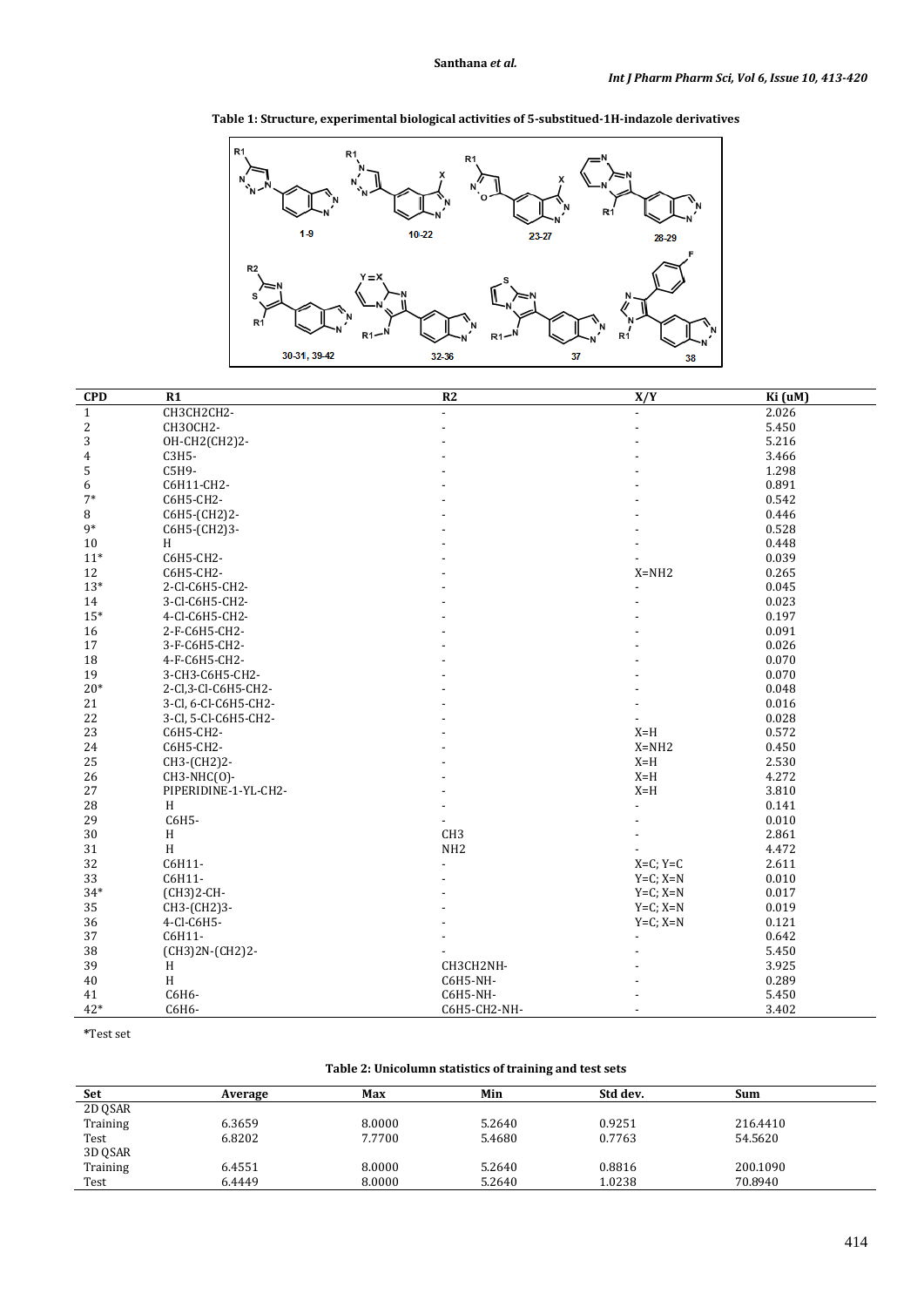## **Regression analysis**

For 2D-QSAR, all 42 molecules of 5-substituted-1H-indazole derivatives were subjected to regression analysis using MLR, PCR, and PLS as model building methods. 3D-QSAR models were generated using k-nearest neighbour (kNN) principle with stepwise, genetic algorithm and simulated annealing methods.

The statistical parameters, n (number of compounds in regression), r2(coefficient of determination)*,*k (number of descriptors in a model), F (F-test), pred\_r<sup>2</sup> (cross-validated correlation coefficients), pred\_r<sup>2</sup>se (coefficient of correlation of predicted data set), r2\_se and q2 \_se were used to evaluate generated QSAR models. The developed QSAR models were validated by using external validation method.

### **Alignment**

Molecular alignment is a key step to develop various reliable 3D-QSAR models. 42 molecules were aligned by template based technique. The common structure 1H-Indazole was used as template. The aligned structures were used for 3D-QSAR study. A common rectangular grid was generated around the aligned molecules. The alignment of all molecules is shown in the Figure 1.



**Fig. 1: Molecules alignment of 5-substituted-1H-indazole derivatives**

## **Molecular docking**

Molecular docking was carried out to get better insight about interaction between protein and molecules. It is used to find energetically favourable conformation of ligand in the active site of protein. The protein coordinates of human GSK-3β (PDB ID: 1Q4L) was retrieved from Protein data bank (http: [//www. pdb. org](http://www.pdb.org/)) and used as protein structure. Protein preparation steps includes removal of chain B and water molecules, cavity prediction, assigning bonds, bond order and hybridization, adding explicit hydrogen's, assigning charges were done for chain A of 1Q4L by using Molgro Virtual Docker (MVD) trial version. MVD was used for docking as it is showed higher docking accuracy [13].

The binding cavities for chain A were found using cavity detection algorithm and the binding region was defined as  $X(39.83)$ , Y (6.26), and Z (34.23) with a resolution of 0.30 Å and radius of 15 Å. The binding cavity volume (128.512 Å) was considered for docking studies. The reference ligand (679 from 1Q4L) was docked with MolDock Score [GRID], Mol Dock SE algorithm, number of runs was 10 and max iterations was 1500, to validate the docking settings. The measured RMSD between docking simulation (yellow) and the original ligand (green) is 1.45Å with -150.491dockscore, -138.12 interaction energy. Generally the docking method is considered as successful if the RMSD value is less than 2Å. The both ligand 679 and docking simulation ligand 679 interacted to the same residues Asp133, Val135, Arg141 and Gln185of 1Q4L Figure 2. The validated docking setting was used to perform docking calculation of Indazole derivatives. After docking, each pose of the ligands was manually analyzed to find best conformation based on interaction energy, interacting residues of ligand with the protein.



**Fig. 2: The ligand 679 (green) and docking simulation ligand679 (yellow)**

# **RESULTS AND DISCUSSION**

The 2D-QSAR significant models were generated using Multi linear regression, partial least square and principal component regression by forward-backward variable selection method.

### **Model-1 (MLR)**

 $n = 34$ ; Degree of freedom = 28;  $r^2 = 0.8345$ ;  $q^2 = 0.7544$ ; F test =  $28.2363$ ;  $r^2$ \_se = 0.4086;  $q^2$ \_se = 0.4977; pred\_r<sup>2</sup>= 0.6887; pred\_r<sup>2</sup>se = 0.5109

pKi50 = + 0.0142(T\_2\_F\_7) - 0.3144(Nitrogens Count) +  $0.2672$ (chi4) -  $0.6610$ (T\_N\_N\_5) +  $1.8058$ (T\_2\_N\_0) +  $1.5853$ 

The Model 1 has correlation coefficient  $(r^2)$  of 0.8345, significant cross validated correlation coefficient  $(q^2)$  of 0.7544, F test of 28.2363 and degree of freedom 28. The model is validated by best\_ran\_r<sup>2</sup> = 0.42629, best\_ran\_q<sup>2</sup> = 0.17788, Z score\_ran\_r<sup>2</sup> = 7.14878 and Z score\_ran\_q<sup>2</sup> = 5.70501.

## **Model-2 (PLS)**

 $n = 34$ ; Degree\_of\_freedom = 29;  $r^2 = 0.8818$ ; q2 = 0.7550; F\_test= 54.0711;  $r^2$ \_se = 0.3393; q<sup>2</sup>\_se = 0.4884; pred\_r<sup>2</sup> = -0.0164; pred\_r<sup>2</sup>se  $= 0.9232$ 

 $pKi50 = +0.1772$  (T\_C\_N\_5) - 0.4006 (H-Acceptor Count) - 0.0000  $(Ipc Average) + 0.0964 (T_2_2_3) + 0.4953 (T_N_N_4) + 3.4710.$ 

The Model 2 has correlation coefficient (r<sup>2</sup>) of 0.8818, significant cross validated correlation coefficient  $(q^2)$  of 0.7550, F test of 54.0711 and degree of freedom 29. The model is validated by best\_ran\_r<sup>2</sup> = 0.41535, best\_ran\_q<sup>2</sup> = 0.09836, Z score\_ran\_r<sup>2</sup> =  $8.61461$  and  $2$  score\_ran\_q<sup>2</sup> = 4.76428.

### **Model-3 (PCR)**

 $n = 34$ ; Degree\_of\_freedom = 29;  $r^2 = 0.8672$ ;  $q^2 = 0.8212$ ; F\_test =  $47.3469$ ;  $r^2$ \_se = 0.3596; q<sup>2</sup>\_se 0.4173; pred\_r<sup>2</sup> =0.7102; pred\_r2se = 0.4072

 $pKi50 = +0.1347$  (T C N 5) + 0.7747 (T 2 N 0) - 0.2878 (T N N 5) - $0.0000$  (Ipc) + 0.3184 (slogp) + 2.4170

The Model 3 has correlation coefficient (r<sup>2</sup>) of 0.8672, significant cross validated correlation coefficient  $(q^2)$  of 0.8212, F test of 47.34 and degree of freedom 29. The model was validated by best\_ran\_r<sup>2</sup> = 0.36941, best\_ran\_q<sup>2</sup> = 0.13846, Z score\_ran\_r<sup>2</sup> = 9.25745 and Z score\_ran\_q2 =  $7.36423$ . The statistically significant model-3 reveals that T\_C\_N\_5 (25.50%) the number of carbon atoms (single, double or triple bonded) separated from nitrogen atom by 5 bond distance in a molecule (C-C-C-C-C-N), T\_2\_N\_0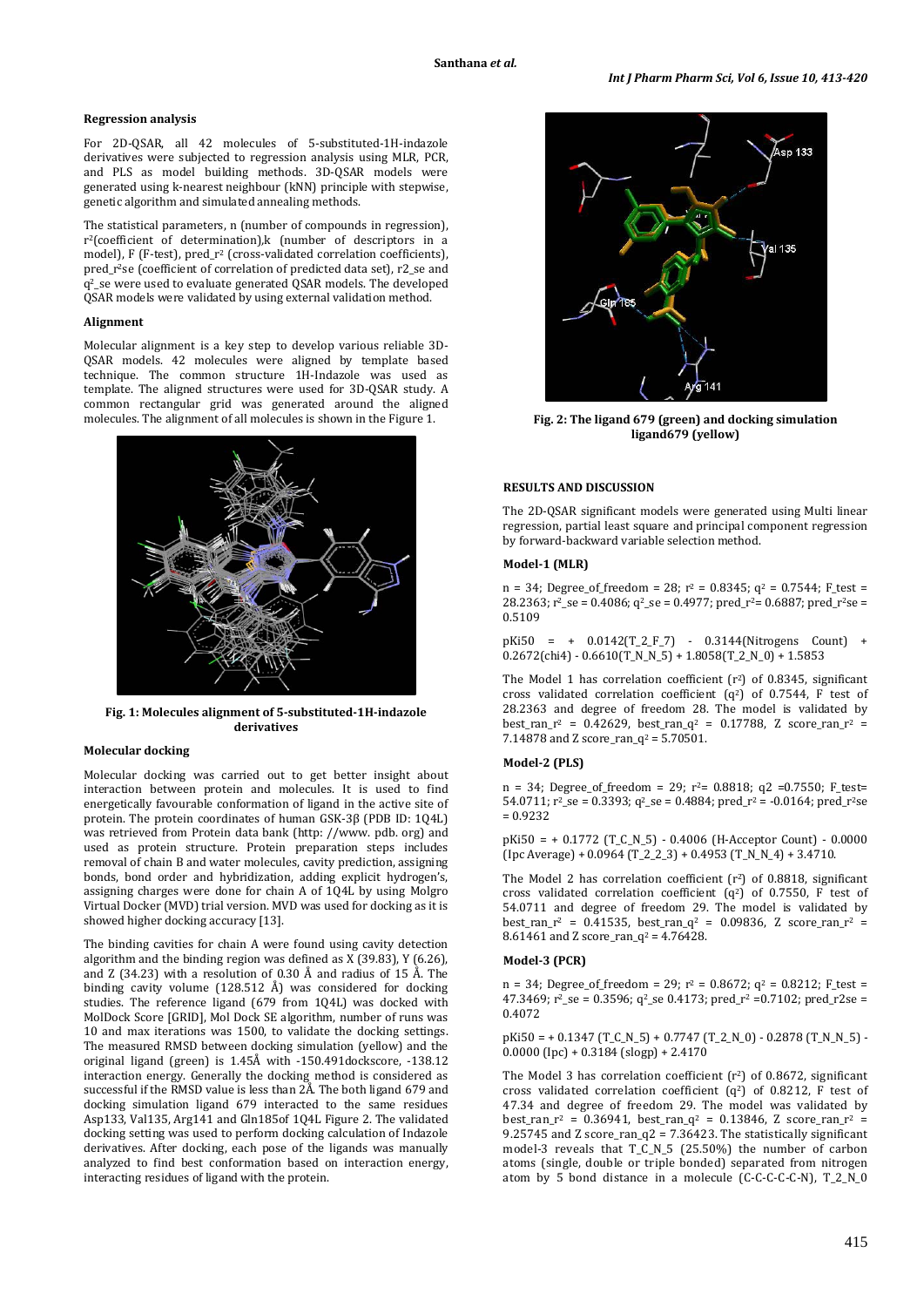(19.17%) is count of number of double bonded atoms (i. e., any double bonded atom, T\_2) separated from nitrogen atoms by a zero bond distance and slogp (18.03%) descriptor signifies the Octanol/water partition coefficient. These descriptors are directly proportional to activity of molecules. T\_N\_N\_5 and Ipc are negatively contribute towards biological activity. The plot of Actual vs. Predicted activity is shown in Figure 3. and predicted pKi of compounds are shown in Table3.





#### **(b)**

#### **Fig. 3: (a) Graph of experimental versus predicted pKi (b) Contribution chart of descriptor for model 3**

The 3D-QSAR significant models were generated using k-nearest neighbour (kNN) principle with stepwise, genetic algorithm and simulated annealing methods.

## **Model 4**

k Nearest Neighbour = 2; n = 34, Degree\_of\_freedom = 31;  $q2$  = 0.6051;  $q2$ \_se = 0.5813; pred\_r2 = 0.4966; pred\_r2se = 0.6498; Selected Descriptors and range =  $E_484$  (-1.4520, -1.2580) and H\_312 (0.4730, 0.5620)

#### pKi50 = E\_484 (-1.4520, -1.2580) H\_312 (0.4730, 0.5620)

Model 4 describes that negative electrostatic potential (E\_484) and hydrophobicity (H\_312) determine the biological activity of compounds.

## **Model 5**

k Nearest Neighbour = 5; n = 34, Degree\_of\_freedom = 30;  $q^2$  =  $0.4877$ ;  $q^2$ \_se =  $0.6621$ ; pred\_r<sup>2</sup> =  $0.3794$ ; pred\_r<sup>2</sup>se =  $0.7214$ ; Selected Descriptors and range =  $E$  1030 (-1.8550, -1.5980),  $E$  984 (1.5100, 2.2200) and H\_641 (0.1780, 0.3020)

pKi50 = E\_1030 (-1.8550, -1.5980) E\_984 (1.5100, 2.2200) H\_641 (0.1780, 0.3020)

In this model three descriptors hydrophobicity, positive and negative electrostatic potential has major contribution in inhibitory activity.

## **Model 6**

k Nearest Neighbour = 2; n = 34, Degree\_of\_freedom = 28;  $q^2$  $=0.7153$ ; q2\_se  $=0.4936$ ; pred\_r<sup>2</sup>  $=0.2938$ ; pred\_r<sup>2</sup>se = 0.7696; Selected Descriptors and range = E\_451 (1.9000, 1.9600), E\_229 (2.9320, 3.4120), S\_914 (-0.0020 -0.0020), S\_1080 (-0.0070, - 0.0060) and H\_1052 (0.3500, 0.3830)

pKi50 = E\_451 (1.9000, 1.9600) E\_229 (2.9320, 3.4120) S\_914 (- 0.0020 -0.0020) S\_1080 (-0.0070, -0.0060) H\_1052 (0.3500, 0.3830)

Model 6 found to be statistically significant with respect to external and internal predictive ability. The model showed internal predictive ability of about 70%  $(q^2=0.7153)$  and external predictive ability of about 30 %( $pred_r^2 = 0.2938$ ). This model explains the contributions of electrostatic (E\_451, E\_229) and hydrophobicity (H\_1052) descriptors in the activity of 5-substituted Indazole based GSK-3β inhibitors.

The plot of Actual vs. Predicted activity is shown in Figure 4. And the predicted pKi values are shown in Table3.



**Fig. 4: (a) Graph of experimental versus predicted pKi (b) Important steric, electrostatic point contribution for model 6 with values.**

In the present study, Model 3 from 2D QSAR and Model 6 from 3D- $\text{QSAR}$  were selected as best models based on  $r^2$ ,  $q^2$ . The 2D  $\text{QSAR}$ model explainsthatT\_C\_N\_5, T\_2\_N\_0 and slogp descriptors enhance the activity of compounds. In 3D QSAR, model 6 explains E\_451, E\_229 (electrostatic) and H\_1052, (hydrophobicity) play vital roles in enhancing the activity of the compounds. These models were useful in optimizing the activity of 5-substituted Indazole analogs towards GSK-3β.

## **Docking**

The 14 molecules of 5-substituted-1H-indazole derivatives were selected for docking studies based on Ki values ranges from 0.01uM to 0.091uM and docking studies results were shown in the Table 4 with MolDcok score, interacting residues, H-bond length for each molecule. In each docking run, the best poses were selected based on Moldock score and binding energy.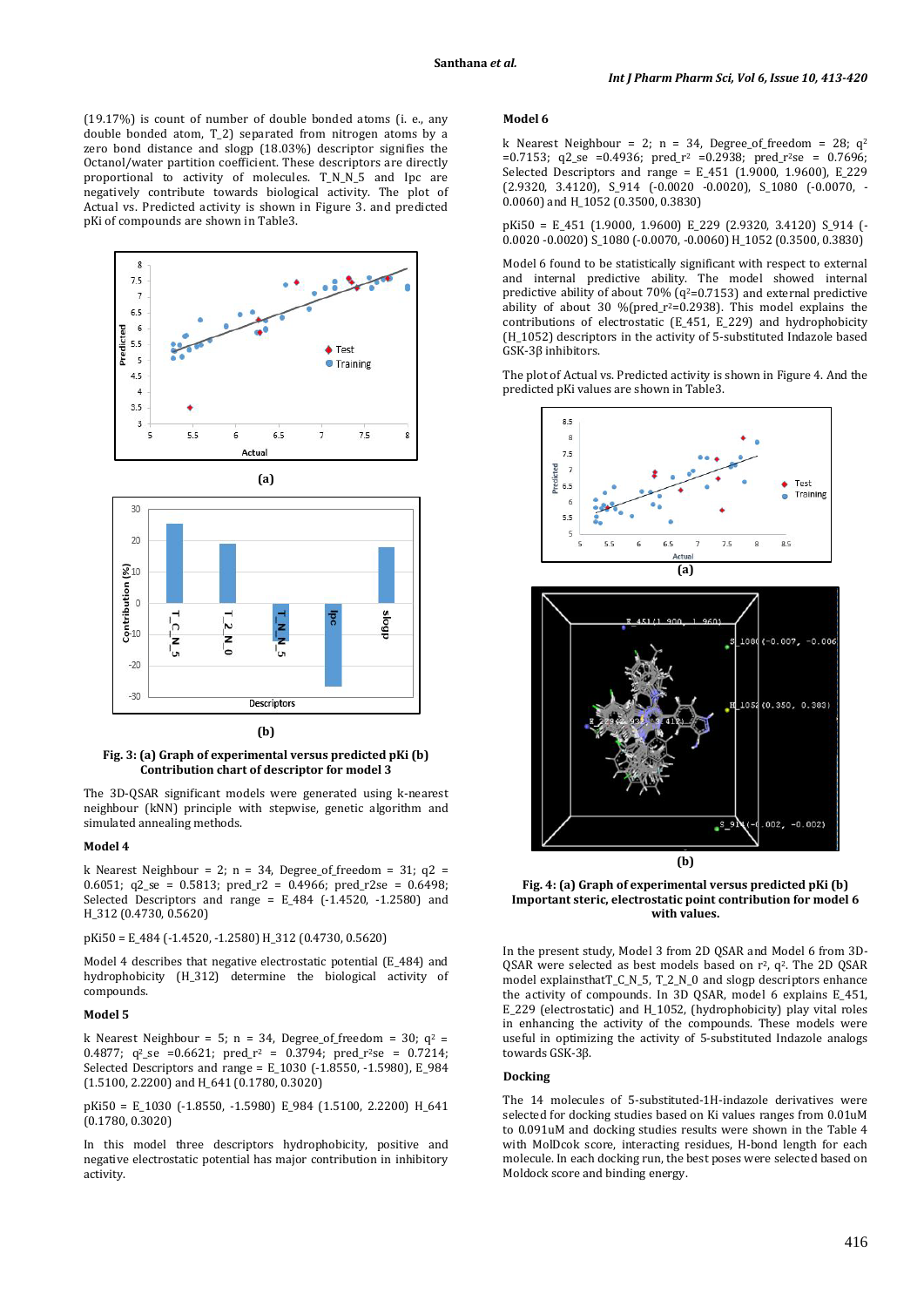**Santhana** *et al.*

| S. No.                  | <b>Activity (PKi)</b> | Model-3Predicted | <b>Residue</b> | Model-6Predicted | Residue  |
|-------------------------|-----------------------|------------------|----------------|------------------|----------|
| $\,1\,$                 | 5.693                 | 5.63             | 0.06           | 5.68             | $0.01\,$ |
| $\overline{\mathbf{c}}$ | 5.264                 | 5.33             | $-0.06$        | 5.40             | $-0.14$  |
| 3                       | 5.283                 | 5.30             | $-0.01$        | 5.55             | $-0.27$  |
| 4                       | 5.460                 | 5.33             | 0.13           | 5.79             | $-0.33$  |
| 5                       | 5.887                 | 6.10             | $-0.21$        | 5.58             | 0.30     |
| 6                       | 6.050                 | 6.45             | $-0.40$        | 6.35             | $-0.30$  |
| $\overline{7}$          | 6.266                 | 6.28             | $-0.01$        | 6.81             | $-0.54$  |
| 8                       | 6.351                 | 6.00             | 0.35           | 5.86             | 0.49     |
| 9                       | 6.277                 | 5.88             | 0.39           | 6.94             | $-0.66$  |
| 10                      | 6.349                 | 6.25             | 0.10           | 6.20             | 0.15     |
| 11                      | 7.409                 | 7.30             | 0.11           | 5.75             | 1.66     |
| 12                      | 6.577                 | 7.39             | $-0.81$        | 6.77             | $-0.19$  |
| 13                      | 7.347                 | 7.46             | $-0.11$        | 6.75             | 0.60     |
| 14                      | 7.638                 | 7.46             | 0.17           | 7.15             | 0.49     |
| 15                      | 6.706                 | 7.46             | $-0.75$        | 6.37             | 0.33     |
| 16                      | 7.041                 | 7.29             | $-0.25$        | 7.39             | $-0.35$  |
| 17                      | 7.585                 | 7.30             | $0.28\,$       | 7.21             | 0.38     |
| 18                      | 7.155                 | 7.30             | $-0.14$        | 7.39             | $-0.24$  |
| 19                      | 7.155                 | 7.49             | $-0.33$        | 6.47             | 0.68     |
| 20                      | 7.319                 | 7.59             | $-0.27$        | 7.35             | $-0.03$  |
| 21                      | 7.796                 | 7.59             | 0.20           | 6.64             | 1.16     |
| 22                      | 7.553                 | 7.61             | $-0.06$        | 7.11             | 0.44     |
| 23                      | 6.243                 | 5.88             | 0.36           | 5.95             | 0.29     |
| 24                      | 6.347                 | 5.97             | 0.38           | 6.20             | 0.15     |
| 25                      | 5.597                 | 5.41             | 0.18           | 5.79             | $-0.19$  |
| 26                      | 5.369                 | 5.07             | 0.30           | 5.81             | $-0.44$  |
| 27                      | 5.419                 | 5.79             | $-0.37$        | 6.29             | $-0.87$  |
| 28                      | 6.851                 | 6.97             | $-0.11$        | 6.89             | $-0.04$  |
| 29                      | 8.000                 | 8.15             | $-0.15$        | 7.89             | 0.11     |
| 30                      | 5.543                 | 5.52             | 0.02           | 5.97             | $-0.42$  |
| 31                      | 5.349                 | 5.47             | $-0.12$        | 5.36             | $-0.01$  |
| 32                      | 5.583                 | 6.27             | $-0.69$        | 6.49             | $-0.90$  |
| 33                      | 8.000                 | 7.35             | 0.65           | 7.87             | 0.13     |
| 34                      | 7.770                 | 7.58             | 0.19           | 8.00             | $-0.23$  |
| 35                      | 7.721                 | 7.57             | 0.15           | 7.41             | 0.31     |
| 36                      | 6.917                 | 7.12             | $-0.20$        | 6.99             | $-0.07$  |
| 37                      | 6.192                 | 6.52             | $-0.32$        | 6.31             | $-0.12$  |
| 38                      | 5.264                 | 5.51             | $-0.25$        | 5.84             | $-0.57$  |
| 39                      | 5.406                 | 5.46             | $-0.05$        | 5.92             | $-0.51$  |
| 40                      | 6.539                 | 6.24             | $0.30\,$       | 5.40             | 1.14     |
| 41                      | 5.264                 | 4.98             | 0.28           | 6.09             | $-0.83$  |
| 42                      | 5.468                 | 3.29             | 2.18           | 5.83             | $-0.37$  |

|  | Table 3: Predicted values for statistically significant models |
|--|----------------------------------------------------------------|
|--|----------------------------------------------------------------|

The Table 4 indicates the reasonable Moldock score ranges from - 137.063 to -116.562 for stable interaction between ligand and protein. The highly active compounds of 29 and 33 resulted with highest docking score of -130.097 and -125.554,respectively. The results explain that the Indazole derivatives interact with Val135, Gln185, Asp200, and Arg141 residues in the active site through the nitrogen atom of cyclic ring substituted in the 5th position of Indazole

Ē.

derivatives is one of the crucial factors for more binding affinities. Figure 5a shows the binding image of compound 29 shows interaction energy -137.83 kcal/mol and -130.097 MolDock score forming favourable interaction with Val135 and Glu97 amino acids and Figure 5b shows binding image of compound 33 shows interaction energy - 127.57 kcal/mol and -125.554 MolDock score forming favourable interactions with Val135 and Phe201 amino acids.

|  |  |  | Table 4: Docking result of experiment compounds |  |
|--|--|--|-------------------------------------------------|--|
|--|--|--|-------------------------------------------------|--|

| Cpd. | Ki (uM) | <b>MolDock Score</b> | <b>Interaction Energy</b> | <b>Residue</b>                  | H-bond length            |
|------|---------|----------------------|---------------------------|---------------------------------|--------------------------|
| No   |         |                      |                           |                                 |                          |
| 11   | 0.039   | $-116.562$           | $-128.59$                 | Glu97, Cys199                   | 3.11.3.25                |
| 13   | 0.045   | $-118.013$           | $-122.11$                 | Val135, Asp200, Glu97           | 3.30, 3.13, 3.42         |
| 14   | 0.023   | $-120.844$           | $-133.79$                 | Val135, Arg141, IIe62           | (3.23, 3.10), 3.23, 3.14 |
| 16   | 0.091   | $-117.417$           | $-124.03$                 | Val135                          | 3.32                     |
| 17   | 0.026   | $-117.573$           | $-120.00$                 | Gln185, Tyr134, Val135          | (3.04, 3.16), 3.05, 3.08 |
| 18   | 0.07    | $-118.108$           | $-118.70$                 | Gln185, Tyr134, Pro136          | 3.16,2.97,2.84           |
| 19   | 0.07    | $-125.66$            | $-114.34$                 | Gln185, Glu97, Cys199           | (3.18, 3.15), 3.09, 3.00 |
| 20   | 0.048   | $-126.385$           | $-130.92$                 | Phe201, Glu97                   | 3.48,3.01                |
| 21   | 0.016   | $-125.964$           | $-131.29$                 | Gln185. Glu97                   | 3.32,3.24                |
| 22   | 0.028   | $-130.113$           | $-115.25$                 | Val135, Glu97, Phe 201, Asp 200 | 3.39, 3.07, 3.39, 3.20   |
| 29   | 0.01    | $-130.097$           | $-137.83$                 | Val135, Glu97                   | 3.28, 2.90               |
| 33   | 0.01    | $-125.554$           | $-127.57$                 | Val135, Phe 201                 | 2.84, 3.15               |
| 34   | 0.017   | -131.935             | $-98.58$                  | Val135, Glu97                   | 3.09, 2.82               |
| 35   | 0.019   | $-137.063$           | $-106.53$                 | Val135, Asp200                  | 2.90, 3.36               |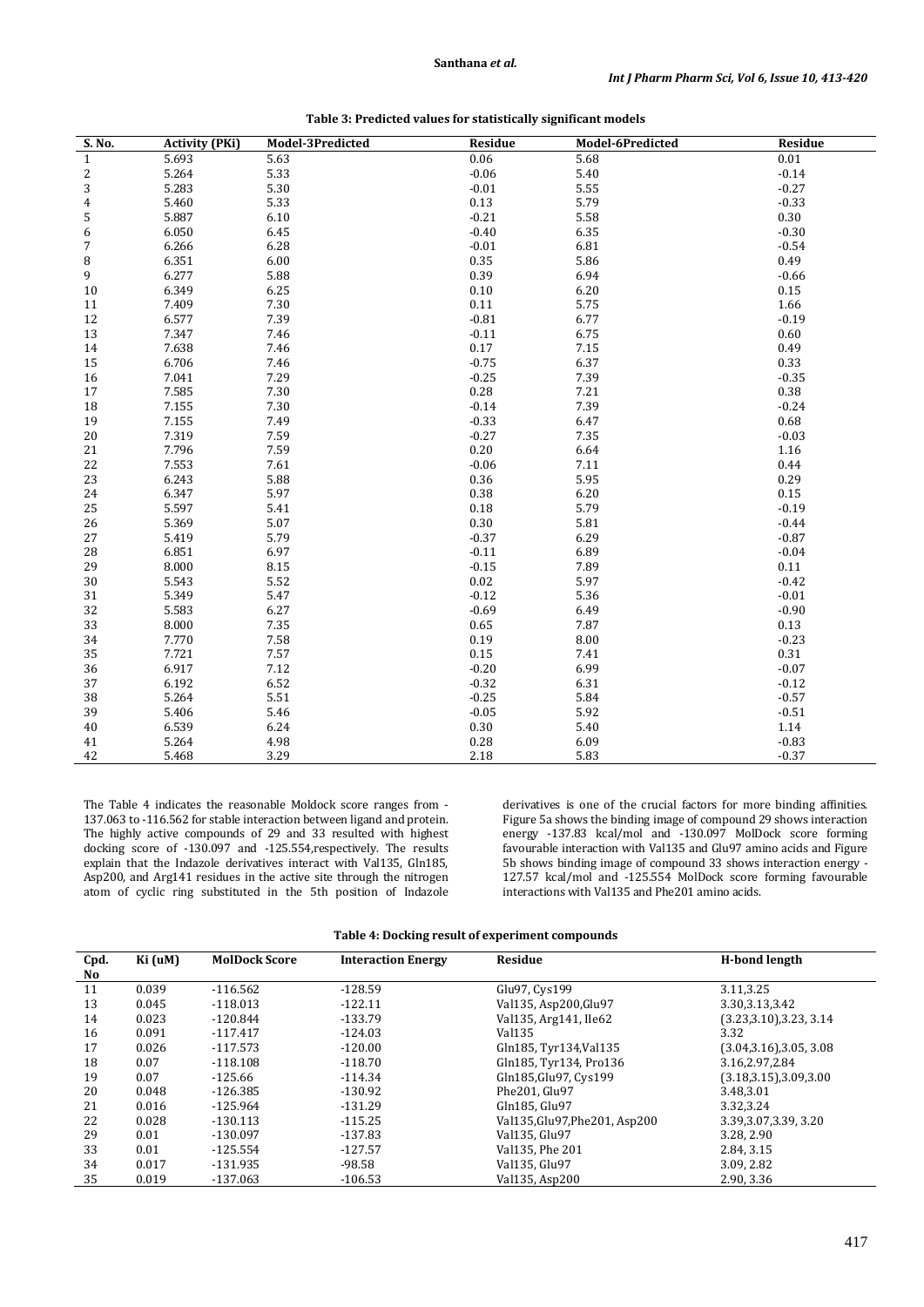

**Fig. 5: Hydrogen bond interaction between (a) compound 29 and (b) compound 33 with receptor**

Based on QSAR Models (3&6) 450 new compounds were designed by substituting various substituents (methyl; ethyl; n-propyl; hydrogen; amino; hydroxy; acetyl amino; 1H-imidazol-4-yl; cyclohexylamino; pyrimidine-4-yl; 6-oxo-2-piperidyl and 3-OHpyridin-4-yl) in skeleton structures which are shown in Table1. The docking of GSK-3β (1Q4L) receptor with all newly designed ligands exhibited well established bonds with amino acids in the receptor's active pocket. Most of the compounds showed better interaction energy and MolDock Score than experimental compounds. Figure 6a shows docking images of compound Id 416 shows interaction energy of -139.58 kcal/mol and MolDock score of -148.49 having interaction with Val135, Gln185 and Asp200 and Figure 6b shows docking images of compound Id 397 shows interaction energy of -<br>120.99 kcal/mol and -145.29 having interactions with -145.29 having interactions with Val135,Gln185 and Asp200

Based on the docking score and interaction energy, best 31 compounds were selected and listed in Table 5 and their docking score, interaction energy, interacting residues and H-bond distance were reported in Table 6. Docking studies reveal that 31 optimized ligands showed good binding with favourable hydrogen bond interaction toward GSK-3β. Optimized scaffold OPT5 derivatives (Cpd\_ID141, 139, 160, 210, 161 and 152) show good interaction with GSK-3β.



**Fig. 6: Hydrogen bond interaction compounds (a) Cpd\_ID 416 and (b)Cpd\_ID397with receptor**



**Table 5: Newly designed compounds**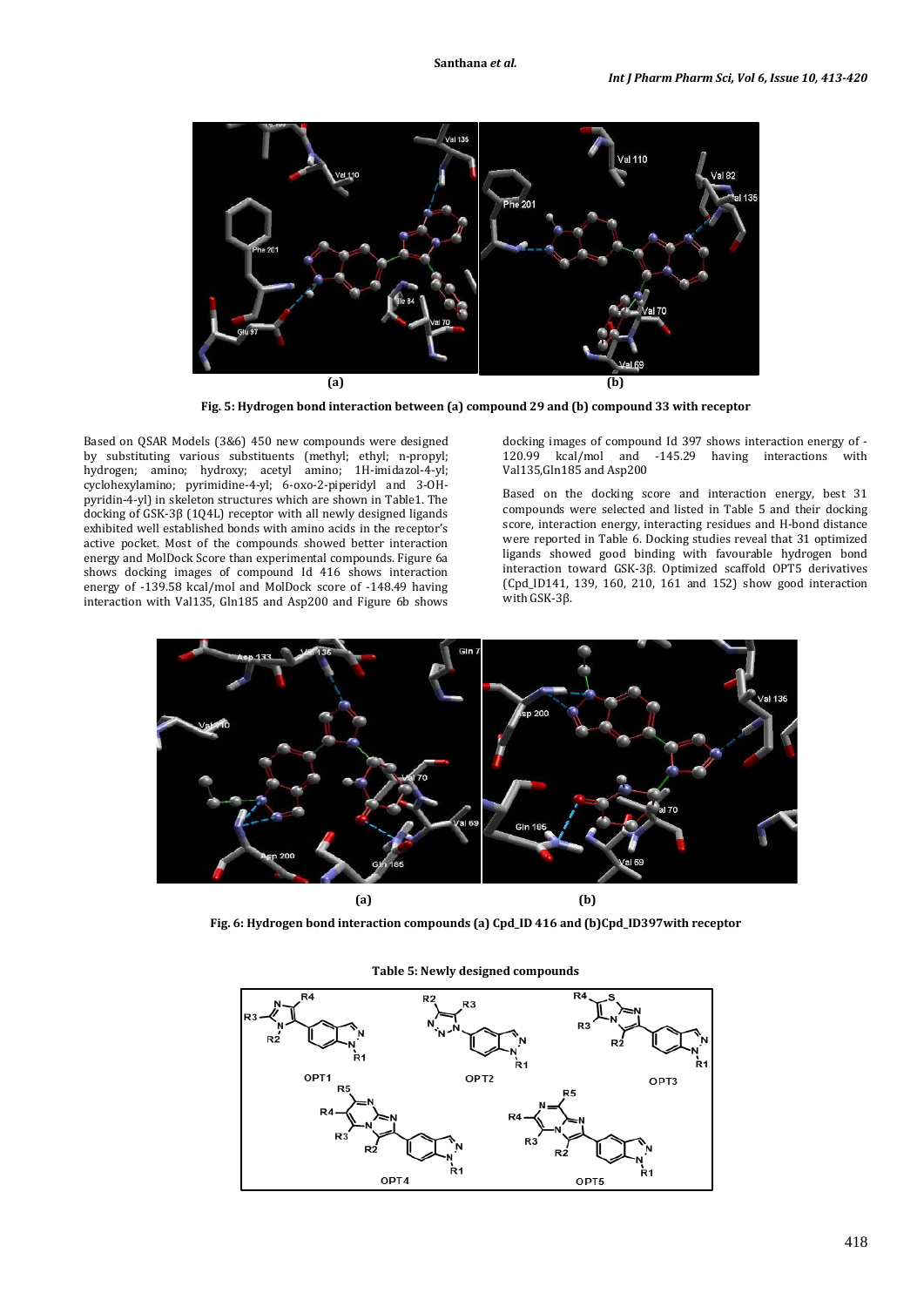| Cpd_ID | Core             | R1       | R2                | R3                | R <sub>4</sub>    | R <sub>5</sub> |
|--------|------------------|----------|-------------------|-------------------|-------------------|----------------|
| 416    | OPT1             | n-propyl | 6-oxo-2-piperidyl | H                 | H                 |                |
| 397    | OPT1             | ethyl    | 6-oxo-2-piperidyl | H                 | H                 |                |
| 308    | OPT3             | n-propyl | pyrimidine-4-yl   | H                 | H                 |                |
| 46     | OPT4             | n-propyl | H                 | 3-OH-pyridin-4-yl | $\mathbf H$       | H              |
| 107    | OPT4             | H        | 3-OH-pyridin-4-yl | Н                 | H                 | H              |
| 468    | OPT <sub>2</sub> | n-propyl | H                 | 6-oxo-2-piperidyl |                   |                |
| 282    | OPT3             | H        | 1H-imidazol-4-yl  | H                 | H                 |                |
| 453    | OPT1             | n-propyl | H                 | 3-OH-pyridin-4-yl | H                 |                |
| 141    | OPT5             | H        | Pyrimidine-4-yl   | H                 | H                 | H              |
| 435    | OPT1             | ethyl    | H                 | 6-oxo-2-piperidyl | H                 |                |
| 134    | OPT4             | ethyl    | 6-oxo-2-piperidyl | H                 | H                 | H              |
| 434    | OPT1             | ethyl    | H                 | 3-OH-pyridin-4-yl | H                 |                |
| 126    | OPT4             | methyl   | 3-OH-pyridin-4-yl | H                 | H                 | H              |
| 118    | OPT4             | n-propyl | 1H-imidazol-4-yl  | H                 | H                 | H              |
| 71     | OPT4             | H        | H                 | H                 | 6-oxo-2-piperidyl | H              |
| 68     | OPT4             | H        | H                 | H                 | acetylamino       | H              |
| 139    | OPT5             | H        | acetylamino       | H                 | H                 | H              |
| 514    | OPT <sub>2</sub> | ethyl    | 3-OH-pyridin-4-yl | H                 |                   |                |
| 78     | OPT4             | n-propyl | H                 | H                 | cyclohexylamino   |                |
| 471    | OPT <sub>2</sub> | n-propyl | H                 | cyclohexylamino   |                   |                |
| 36     | OPT4             | H        | H                 | 6-oxo-2-piperidyl | H                 | H              |
| 160    | OPT5             | methyl   | 6-oxo-2-piperidyl | H                 | H                 | H              |
| 210    | OPT5             | H        | H                 | H                 | acetylamino       | H              |
| 161    | OPT5             | methyl   | 3-OH-pyridin-4-yl | H                 | H                 | H              |
| 152    | OPT5             | n-propyl | 3-OH-pyridin-4-yl | H                 | H                 | H              |
| 108    | OPT4             | H        | 1H-imidazol-4-yl  | H                 | H                 | H              |
| 456    | OPT1             | n-propyl | H                 | pyrimidine-4-yl   | H                 |                |
| 100    | OPT4             | ethyl    | H                 | н                 | 1H-imidazol-4-yl  | Η              |
| 347    | OPT3             | n-propyl | H                 | 6-oxo-2-piperidyl | H                 |                |
| 55     | OPT4             | methyl   | H                 | 3-OH-pyridin-4-yl | H                 | H              |
| 10     | OPT <sub>2</sub> | ethyl    | 6-oxo-2-piperidyl | H                 |                   |                |

# **Table 6: Docking results of newly designed compounds**

| Cpd_ID | <b>MolDock Score</b> | <b>Interaction Energy</b> | <b>Residue</b>                         | <b>Hbond length</b>                  |
|--------|----------------------|---------------------------|----------------------------------------|--------------------------------------|
| 416    | $-148.49$            | $-139.58$                 | Val135, Gln185, Asp200                 | 3.31,2.91,3.16                       |
| 397    | $-145.29$            | $-120.99$                 | Val135, Gln185, Asp200                 | 3.13,2.84,3.17                       |
| 308    | $-148.36$            | $-126.58$                 | Asp200, Val 135                        | 3.00.3.22                            |
| 46     | $-142.55$            | $-145.89$                 | Val135, Gln185, Asp200, Tyr134, Lys85  | 2.99, 2.94, 3.41, 3.09, 3.22         |
| 107    | $-140.87$            | $-141.58$                 | Val135, Gln185, Asp200, Phe201, Glu97  | 3.15, 2.79, 3.23, 3.21, 2.70         |
| 468    | $-140.67$            | $-134.78$                 | Val135, Gln185, Asp200                 | 3.10,2.61,3.22                       |
| 282    | $-139.96$            | $-124.90$                 | Asp133, Gln185                         | 2.93, 2.62, $(3.20, 3.43)$           |
| 453    | $-139.40$            | $-143.90$                 | Arg141, Val135, Asp200                 | 2.77, (3.13, 2.63), (3.22, 3.19)     |
| 141    | $-138.78$            | $-141.48$                 | Val135, Gln185, Cys199, Glu97, Phe 201 | 3.10, 2.90, 2.81, 2.56, 3.39         |
| 435    | $-137.07$            | $-137.88$                 | Val135, Tyr134, Asp200                 | (3.30, 2.94), 2.76, (3.15, 3.16)     |
| 134    | $-136.38$            | $-139.93$                 | Val135, Gln185, Asp200                 | 3.16,3.09, (3.28,3.23)               |
| 434    | $-136.01$            | $-138.50$                 | Val135, Arg141, Asp200                 | (3.15, 2.63), 2.81, (3.15, 3.16)     |
| 126    | $-135.65$            | $-134.85$                 | Val135, Gln185, Asp200, Phe201         | 3.29, 2.92, 3.21, 3.39               |
| 118    | $-135.32$            | $-127.54$                 | Val135, Gln185, Asp200, Lys85          | 2.62, 3.07, 3.14, 2.94               |
| 71     | $-134.52$            | $-142.18$                 | Val135, Arg141, Asp200, Phe201, Glu97  | 3.28, 3.24, 3.20, 3.29, 2.73         |
| 68     | $-134.34$            | $-135.16$                 | Val135, Arg141, Asp200, Phe201, Glu97  | 3.20, 3.24, 3.24, 3.34, 2.73         |
| 139    | $-134.17$            | $-130.92$                 | Val135, Gln185, Glu97                  | 3.09,2.92,2.58                       |
| 514    | $-134.00$            | $-136.02$                 | Val135, Arg141, Asp200                 | (2.63, 3.20), 3.25, (3.17, 319)      |
| 78     | $-133.62$            | $-136.57$                 | Val135, Arg141                         | 3.29(2.98, 3.30)                     |
| 471    | $-133.46$            | $-125.39$                 | Val135, Gln185                         | $3.22$ , $(2.90, 3.06)$              |
| 36     | $-133.12$            | $-138.32$                 | Val135, Arg141, Glu97                  | 3.38,2.91, 2.93                      |
| 160    | $-133.04$            | $-134.64$                 | Val135, Gln185, Asp200                 | 2.90, 3.17, (3.13, 3.32)             |
| 210    | $-132.22$            | $-133.96$                 | Val135, Arg141, Glu97                  | 3.24, 3.26, 2.71                     |
| 161    | $-132.10$            | $-129.92$                 | Val135, Gln185, Asp200, Cys199         | 3.23, 3.10, 3.38, 2.59               |
| 152    | $-132.09$            | $-136.18$                 | Val135, Asp133, Gln185, Asp200         | 3.02,2.80,3.29, 3.19                 |
| 456    | $-131.77$            | $-141.36$                 | Val135, Arg141, Asp200                 | 3.12,2.98, 3.11                      |
| 100    | $-131.72$            | $-131.07$                 | Val135, Asp200, Lys85                  | 3.07, 3.07, 3.42                     |
| 347    | $-131.68$            | $-127.52$                 | Val135, Arg141                         | 3.39, (3.05, 3.08)                   |
| 55     | $-131.63$            | $-135.45$                 | Val135, Arg141, Asp200                 | 3.21, 3.31, $(3.15, 3.27)$           |
| 10     | $-131.21$            | $-134.35$                 | Val135, Asp200, Tyr134                 | 3.16, (3.13, 3.096), 3.18            |
| 108    | $-131.84$            | $-126.01$                 | Asn 64, Asp 133, Asp 200, Phe 201      | 3.07, 2.59, (3.14, 3.06, 3.11), 3.55 |